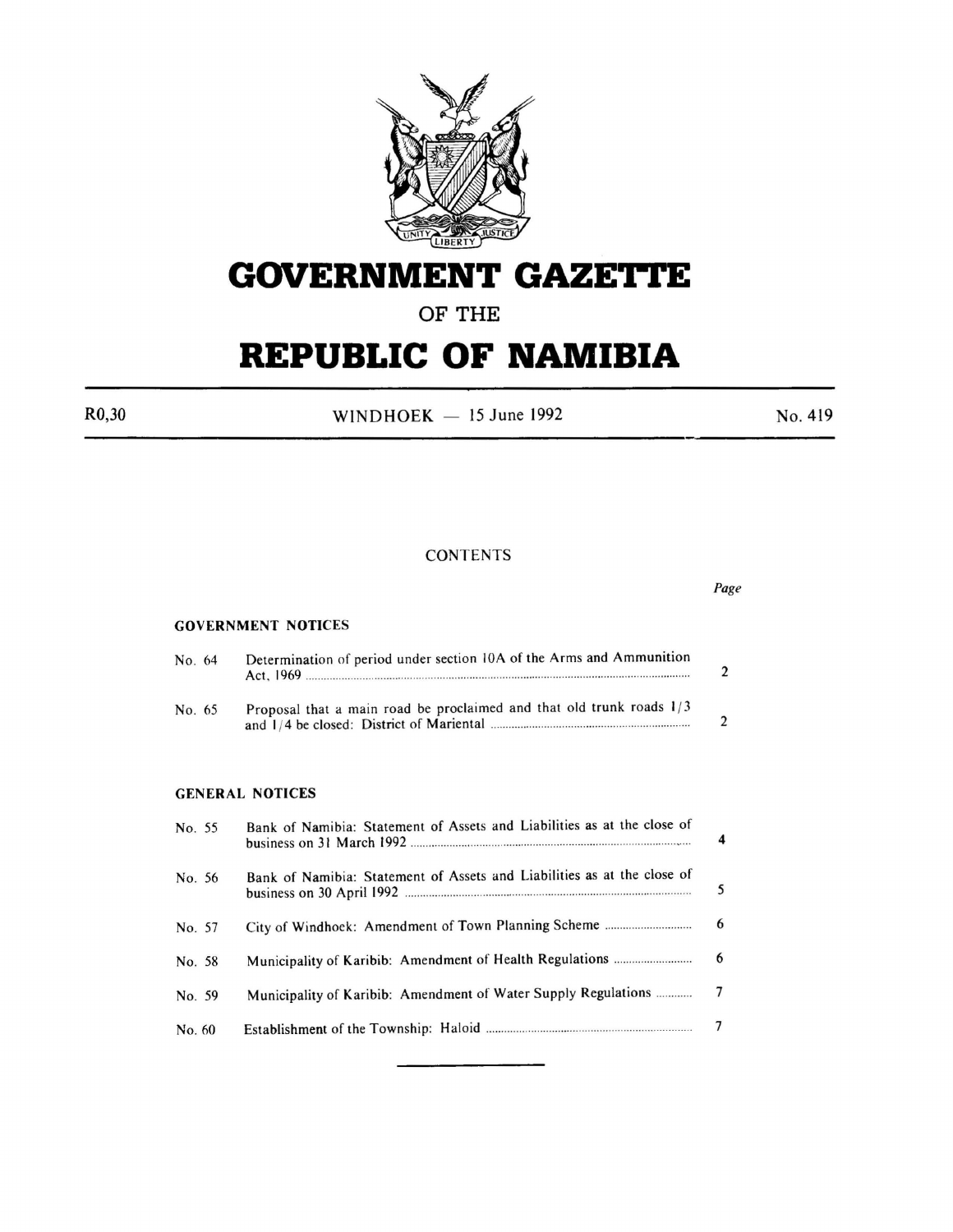## **Government Notices**

#### MINISTRY OF HOME AFFAIRS

No. 64 1992

#### DETERMINATION OF PERIOD UNDER SECTION lOA OF THE ARMS AND AMMUNITION ACT, 1969

Under section 10A of the Arms and Ammunition Act, 1969 (Act 75 of 1969), I hereby provide that if any person who is in possession of any arm or ammunition contrary to the provisions of section 2 or 36 of the said Act, surrenders such arm or ammunition at any police station or to any policeman within a period of six months from the date of publication of this notice, the provisions of section 4( 4), ( 5) and (7) shall *mutatis mutandis* apply to him/ her and to such arm or ammunition.

H.L. POHAMBA MINISTER OF HOME AFFAIRS Windhoek, I June 1992.

#### MINISTRY OF WORKS, TRANSPORT AND COMMUNICATION

No. 65

1992

#### PROPOSAL THAT A MAIN ROAD BE PROCLAIMED AND THAT OLD TRUNK ROADS 1/3 AND 1/4 BE CLOSED: DISTRICT OF MARIENTAL

In terms of section 20(1) of the Roads Ordinance, 1972 (Ordinance 17 of 1972), it is hereby made known that the Permanent Secretary: Works, Transport and Communication proposes that, in the district of Mariental-

- (a) a main road (number 29) described in Schedule I and shown on sketchmap Pl496 by the symbols C-F be proclaimed;
- (b) old trunk road l/3 described in Schedule II and shown on sketch-map P1496 by the symbols E-D-C be closed; and
- (c) old trunk road l/4 described in Schedule III and shown on sketch-map Pl496 by the symbols C-B-A be closed.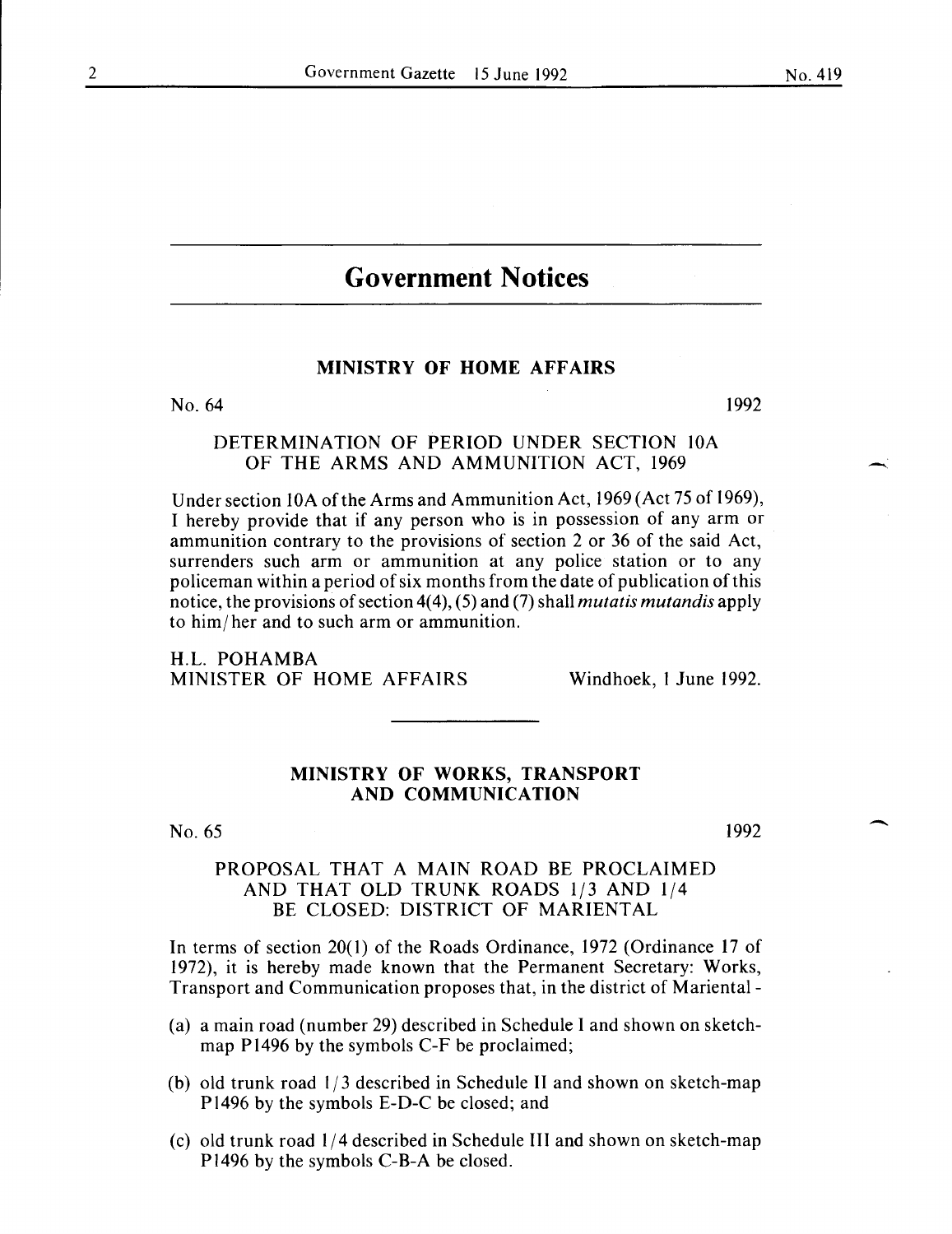A copy of this notice and the said sketch-map, being a sketch-map of the area concerned on which the roads to which the proposal refers and other proclaimed, minor and private roads in that area are shown, shall for the full period of thirty days mentioned below, lie open to inspection at the offices of the Permanent Secretary: Works, Transport and Communication, Windhoek and the Roads Superintendent, Mariental, during normal office hours.

Every person having any objection to the above-mentioned proposal is hereby commanded to lodge his or her objection in writing, with the grounds upon which it is based clearly and specifically therein stated, with the Senior Control Officer (Proclamations) of the Department of Transport, Private Bag 12005, Ausspannplatz, within a period of thirty days from the date of publication of this notice.

#### SCHEDULE I

From a point (C on sketch-map P1496) at the junction of main road 29 and Michael van Niekerk Street in the town of Mariental generally westwards along the said Street and the farm Portion C of Koichas 89 to a point (F on sketch-map Pl496) at the junction of new trunk roads l/3 and l/4 and district road 1105 on the said farm.

#### SCHEDULE II

From a point (E on sketch-map P1496) on new trunk road  $1/3$  on the farm Portion 5 of Koichas 89 generally north-north-eastwards across the said farm and the farm Portion C of Koichas 89 to a point (D on sketch-map Pl496) on the last-mentioned farm; thence generally northwards across the last-mentioned farm and along Marie Brandt Street to a point (C on sketchmap P1496) on the said Street in the town of Mariental at the junction with main road 29 and old trunk road **1/4.** 

#### SCHEDULE III

From a point (C nsketch-map Pl496) at the junction of main road 29 and old trunk road 1/3 generally northwards along Marie Brandt Street to a point (Bon sketch-map Pl496) at the first surveyed erven on the northern side of the town of Mariental; thence generally north-north-westwards and more and more north-westwards across the urban area of Mariental to a point (A on sketch-map P1496) at the junction with new trunk road **1/4** in the said urban area.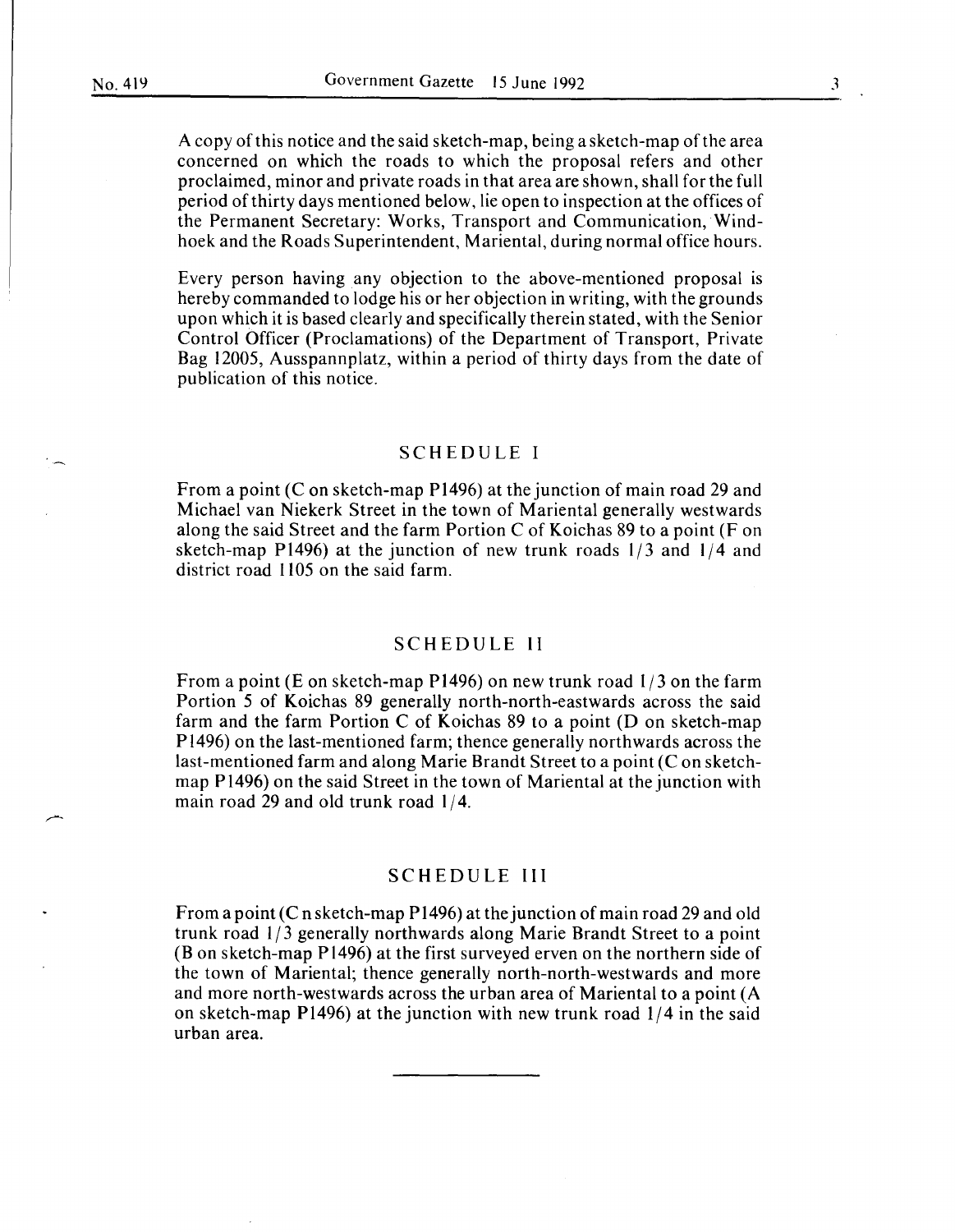# **General Notices**

#### **BANK OF NAMIBIA**

No. 55

*ACTING GOVERNOR* 

1992

### STATEMENT OF ASSETS AND LIABILITIES AS AT THE CLOSE OF BUSINESS ON 31 MARCH 1992

|                                                                                                                                                                       | 31-03-1992                                                          | <u>29-02-1992</u>                                                     |  |
|-----------------------------------------------------------------------------------------------------------------------------------------------------------------------|---------------------------------------------------------------------|-----------------------------------------------------------------------|--|
| Liabilities                                                                                                                                                           | R                                                                   | $\boldsymbol{R}$                                                      |  |
| Share Capital<br>General Reserve<br>Revaluation Reserve<br>Special Reserve                                                                                            | 20,000,000<br>458,495<br>681,310<br>443,096                         | 20,000,000<br>458,495<br>647,527<br>443,096                           |  |
| Deposits:                                                                                                                                                             |                                                                     |                                                                       |  |
| Government<br>Bankers - Current<br>– Reserve<br>Other                                                                                                                 | 172,816,894<br>20,836<br>23,823,000<br>715,597                      | 97,088,892<br>5,855<br>14,813,000<br>715,597                          |  |
| Allocation of Special<br>Drawing Rights                                                                                                                               |                                                                     |                                                                       |  |
| Other Liabilities<br>TOTAL LIABILITIES                                                                                                                                | 9,959,501<br><u>228,918,729</u>                                     | 9,221,870<br>143,394,332                                              |  |
| ASSETS                                                                                                                                                                |                                                                     |                                                                       |  |
| <i>External:</i>                                                                                                                                                      |                                                                     |                                                                       |  |
| Rand Coin<br>Balances with other banks<br>IMF - Reserve tranche<br>- Special drawing rights<br>- Rand Subscription<br>Investments - Rand Currency<br>- Other Currency | 233,830<br>176,733<br>39,342<br>657,634<br>196,479,211<br>9,715,092 | 267,805<br>437,418<br>39,253<br>657,634<br>117, 333, 647<br>9,507,295 |  |
| Domestic:                                                                                                                                                             |                                                                     |                                                                       |  |
| Loans and advances<br>Claims on the Government<br>Fixed assets<br>Other assets<br>TOTAL ASSETS                                                                        | 8,964,993<br><u>12,651,894</u><br><u>228,918,729</u>                | 9,011,030<br><u>6,140,250</u><br>143,394,332                          |  |
|                                                                                                                                                                       |                                                                     | E Lule                                                                |  |

*GENERAL MANAGER* 

 $\overline{\phantom{a}}$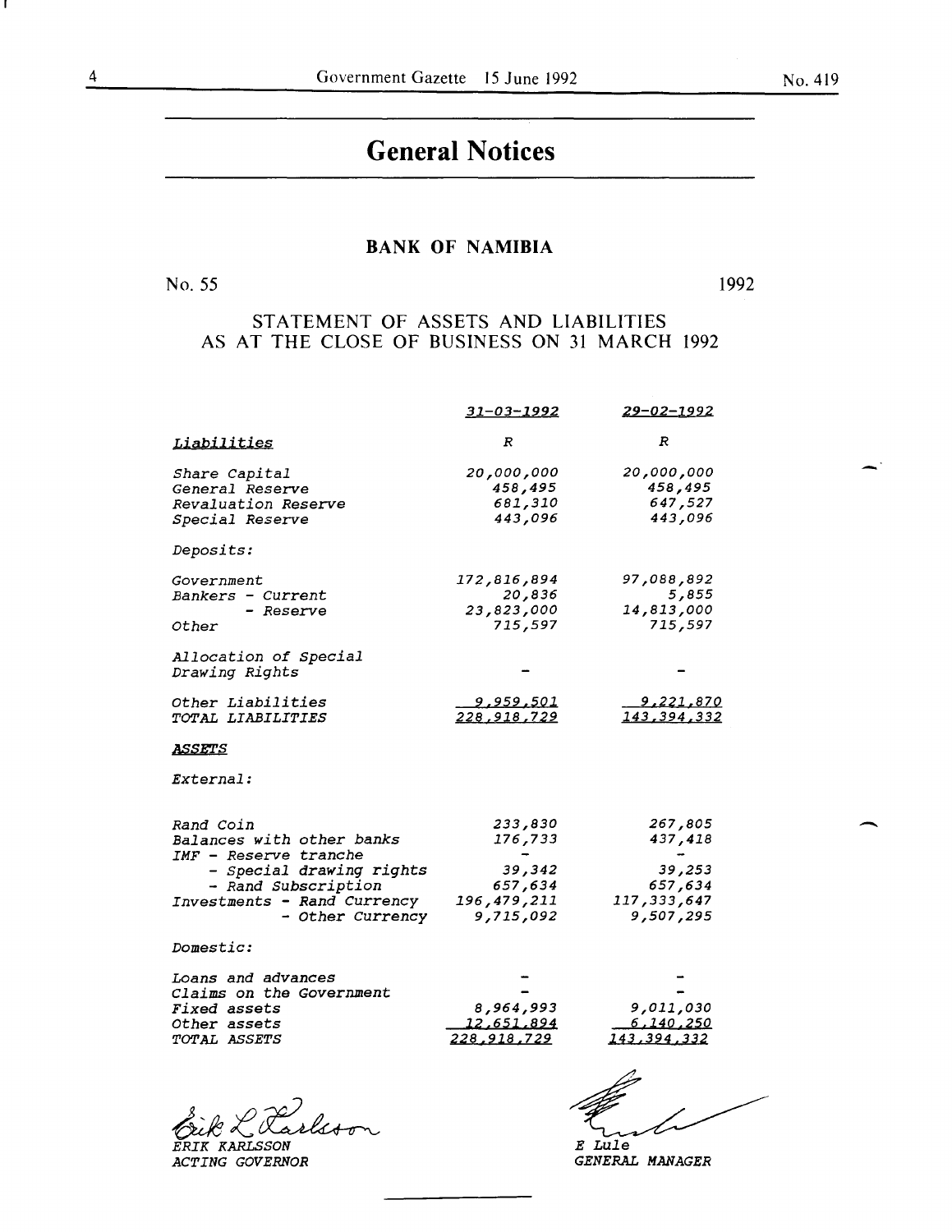### BANK OF NAMIBIA

No. 56 1992

### STATEMENT OF ASSETS AND LIABILITIES AS AT THE CLOSE OF BUSINESS ON 30 APRIL 1992

|                                         | <u>30-04-1992</u>  | <u>31-03-1992</u>      |  |
|-----------------------------------------|--------------------|------------------------|--|
| Liabilities                             | R                  | $\overline{R}$         |  |
| Share Capital                           | 20,000,000         | 20,000,000             |  |
| General Reserve                         | 458,495            | 458,495                |  |
| Revaluation Reserve                     | 678,228            | 681,310                |  |
| Special Reserve                         | 443,096            | 443,096                |  |
| Deposits:                               |                    |                        |  |
| Government                              | 104,536,940        | 172,816,894            |  |
| Bankers - Current                       | 1,147              | 20,836                 |  |
| - Reserve                               | 20,067,000         | 23,823,000             |  |
| Other                                   | 715,597            | 715,597                |  |
| Allocation of Special<br>Drawing Rights |                    |                        |  |
| Other Liabilities                       | <u>1,907,175</u>   | <u>9,959,501</u>       |  |
| TOTAL LIABILITIES                       | <u>148,807,678</u> | 228,918,729            |  |
| <u>ASSETS</u>                           |                    |                        |  |
| External:                               |                    |                        |  |
| Rand Coin                               | 274,545            |                        |  |
| Balances with other banks               | 1,193,894          | 233,830<br>176,733     |  |
| IMF - Reserve tranche                   |                    |                        |  |
| - Special drawing rights                | 39,342             | 39,342                 |  |
| - Rand Subscription                     | 657,634            | 657,634                |  |
| Investments - Rand Currency             | 122, 197, 830      | 196,479,211            |  |
| - Other Currency                        | 9,803,797          | 9,715,092              |  |
| <i>Domestic:</i>                        |                    |                        |  |
| Loans and advances                      |                    |                        |  |
| Claims on the Government                |                    |                        |  |
| <b>Fixed assets</b>                     | 8,995,262          | 8,964,993              |  |
| <i>Other assets</i>                     | <u>5,645,374</u>   | 12,651,894             |  |
| <i><b>TOTAL ASSETS</b></i>              | 148,807,678        | <u>228,918,729</u>     |  |
|                                         |                    |                        |  |
|                                         |                    | <i>E Lule</i>          |  |
| <i>ACTING GOVERNOR</i>                  |                    | <i>GENERAL MANAGER</i> |  |

*GENERAL MANAGER*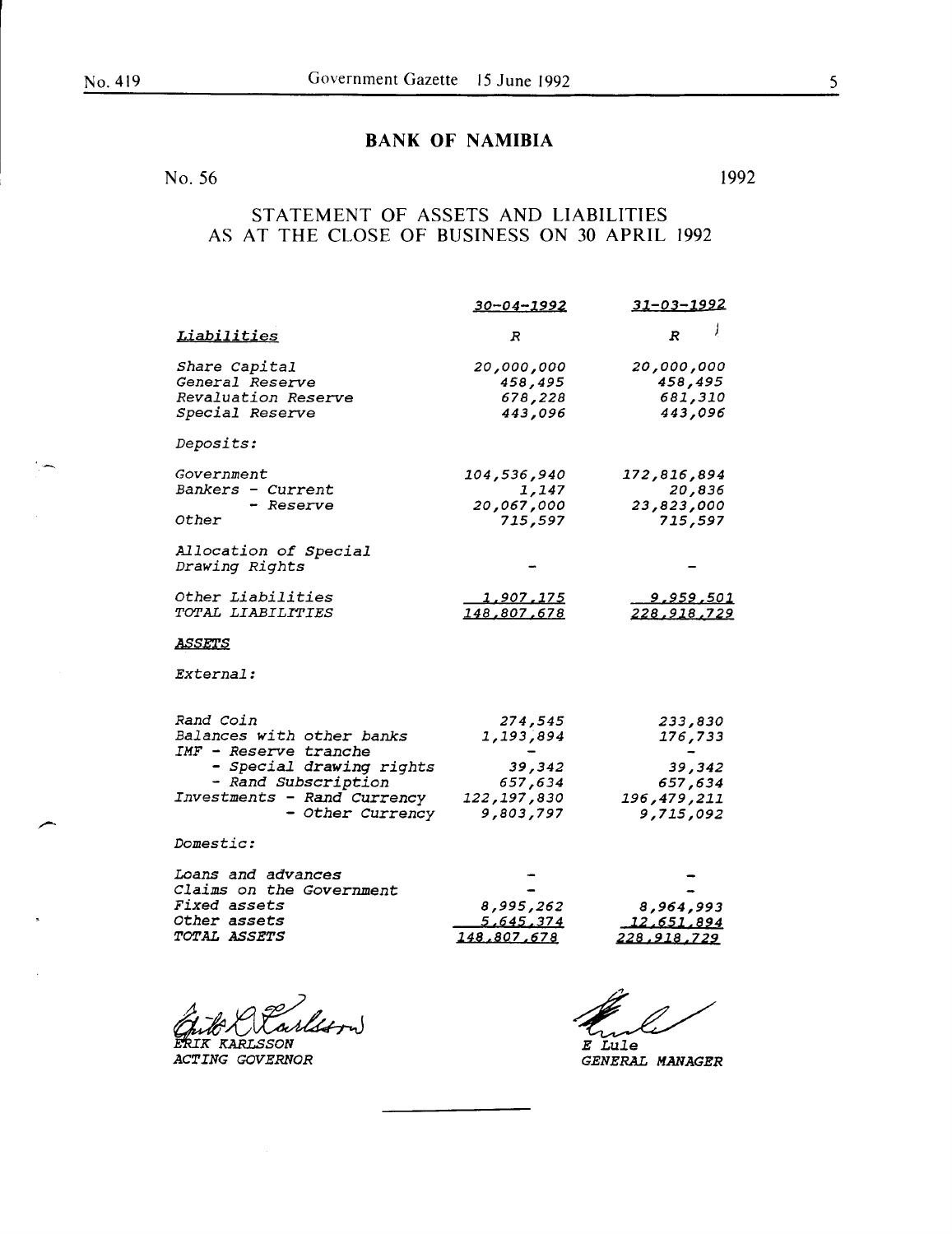#### **CITY OF WINDHOEK**

No. 57 1992

#### AMENDMENT OF TOWN PLANNING SCHEME

Notice is hereby given in terms of Article 17 of the Town Planning Ordinance No. 18 of 1954 as amended, that the Municipality of Windhoek intends submitting for approval by the Cabinet certain amendments to the Windhoek Town Planning Scheme (approved by virtue of Proclamation No. 16 of I July 1976).

The amendments will include the following:

(a) Rezoning and reservation of land;

(b) Amendments of scheme conditions.

Approval has been granted by the Honourable President for the submission of Amendment Schemes Nos. 14 to 20 which will include plans of the relevant area which lie for inspection during office hours at the office of the Town Planner, Room 712, Municipal Offices, Independence Avenue.

J.G.B. BLIGNAUT TOWN CLERK 21 May 1992

#### **MUNICIPALITY OF KARIBIB**

No. 58 1992

-

#### AMENDMENT OF HEALTH REGULATIONS

In terms of section 243(2) *bis* of the Municipal Ordinance, 1963 (Ordinance 13 of 1963) notice is hereby given that the council of the Municipality of Karibib has under section 242 of the said Ordinance amended the Health Regulations promulgated under Government Notice 204 of 1957 as set out in the Schedule.

#### SCHEDULE

Paragraph (c) is hereby amended by the substitution-

(a) in item I for the amount "R3,50" of the amount "R5,00";

(b) in item 2 for the amount "R4,50" of the amount "R6,00";

(c) in item 3 for the amount "R40,00" of the amount "R48,00";

(d) in item 4 for the amount "R350,00" of the amount "R420,00";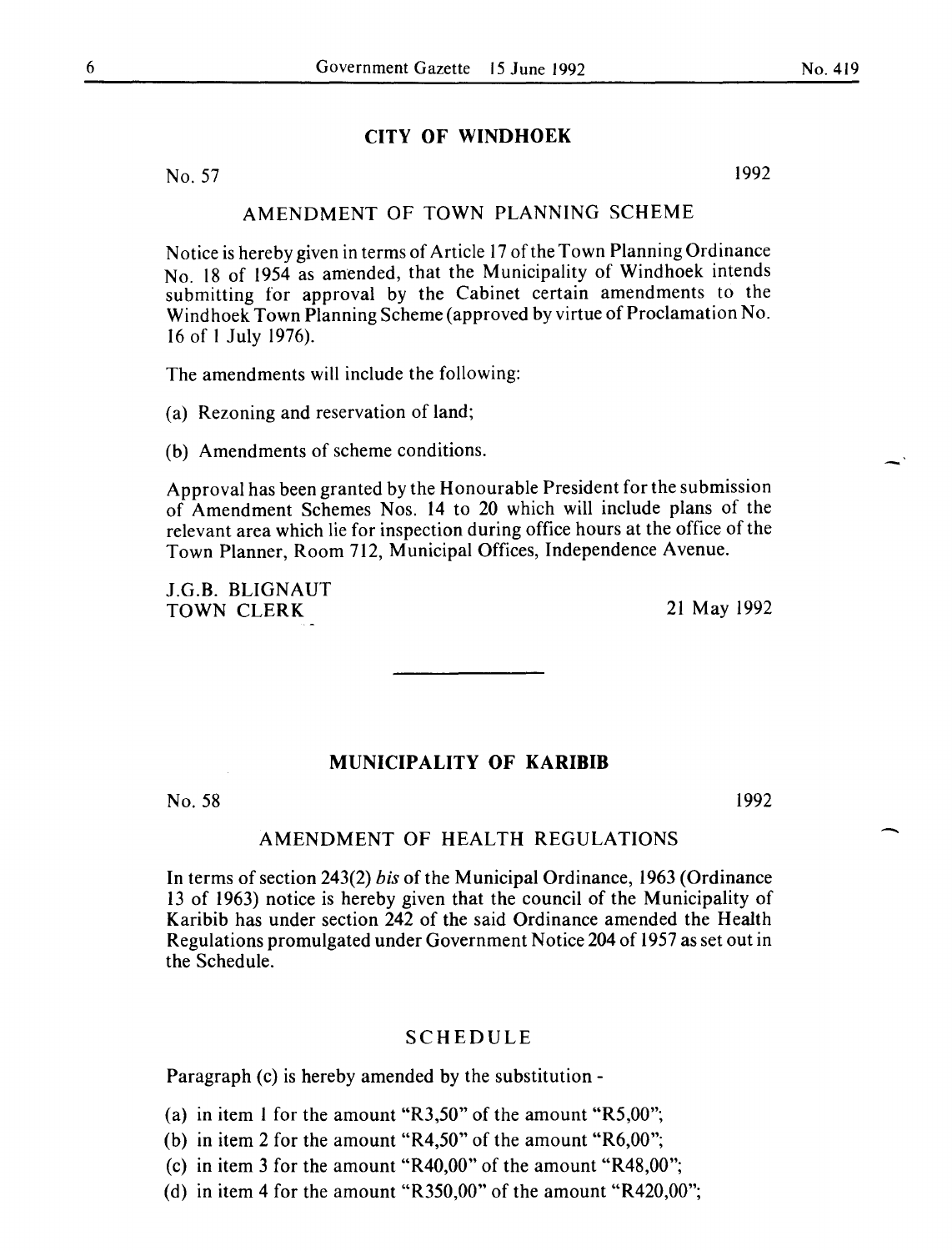(e) in item 5 for the amount "R100,00" of the amount "Rl20,00";

(f) in item 6 for the amount "R30,00" of the amount "R36,00";

(g) in item 7 for the amount "R800,00" of the amount "R960,00";

(h) in item 8 for the amount "R1 000,00" of the amount "R1 200,00";

(i) in item 9 for the amount "R150,00" of the amount "R180,00";

(j) in item 10 for the amount "R350,00" of the amount "R420,00";

(k) in item  $11(a)$  for the amount "R300,00" of the amount "R360,00";

(1) in item 1l(b) for the amount "R130,00" of the amount "R156,00";

(m) in item l2(a) for the amount "R250,00" of the amount "R300,00";

(n) in item 12(b) for the amount "R75,00" of the amount "R90,00";

#### MUNICIPALITY OF **KARIBIB**

No. 59

1992

#### AMENDMENT OF WATER SUPPLY REGULATIONS

In terms of section 243(2) *his* of the Municipal Ordinance, 1963 (Ordinance 13 of 1963) notice is. hereby given that the council of the Municipality of Karibib has under section 242 of the said Ordinance amended the water supply Regulations promulgated under Government Notice 112 of 1929 as set out in the Schedule.

#### SCHEDULE

Schedule B is hereby amended by the substitution-

- (a) by the substitution in paragraph (a) of item 2 for the amounts "R7,50" and "R1,25" of the amounts "R8,40" and "R1,40", respectively; and
- (b) by the substitution in paragraph (b) of item 2 for the amount " $R1,25$ " wherever it occurs, of the amount "R1,40".

No. 60 1992

#### ESTABLISHMENT OF THE TOWNSHIP: HALOID

Notice is hereby given in terms of subsection (5) of section 5 of the Townships and Division of Land Ordinance, 1963 (Ordinance 11 of 1963) that application has been made for the establishment of the township Haloid situated on farm 466 of the Remainder of the farm Gammams No. 36 and that the application is lying open to inspection at the office of the Director: National Planning Commission in Windhoek, the Surveyor-General in Windhoek and the Town Clerk, Windhoek.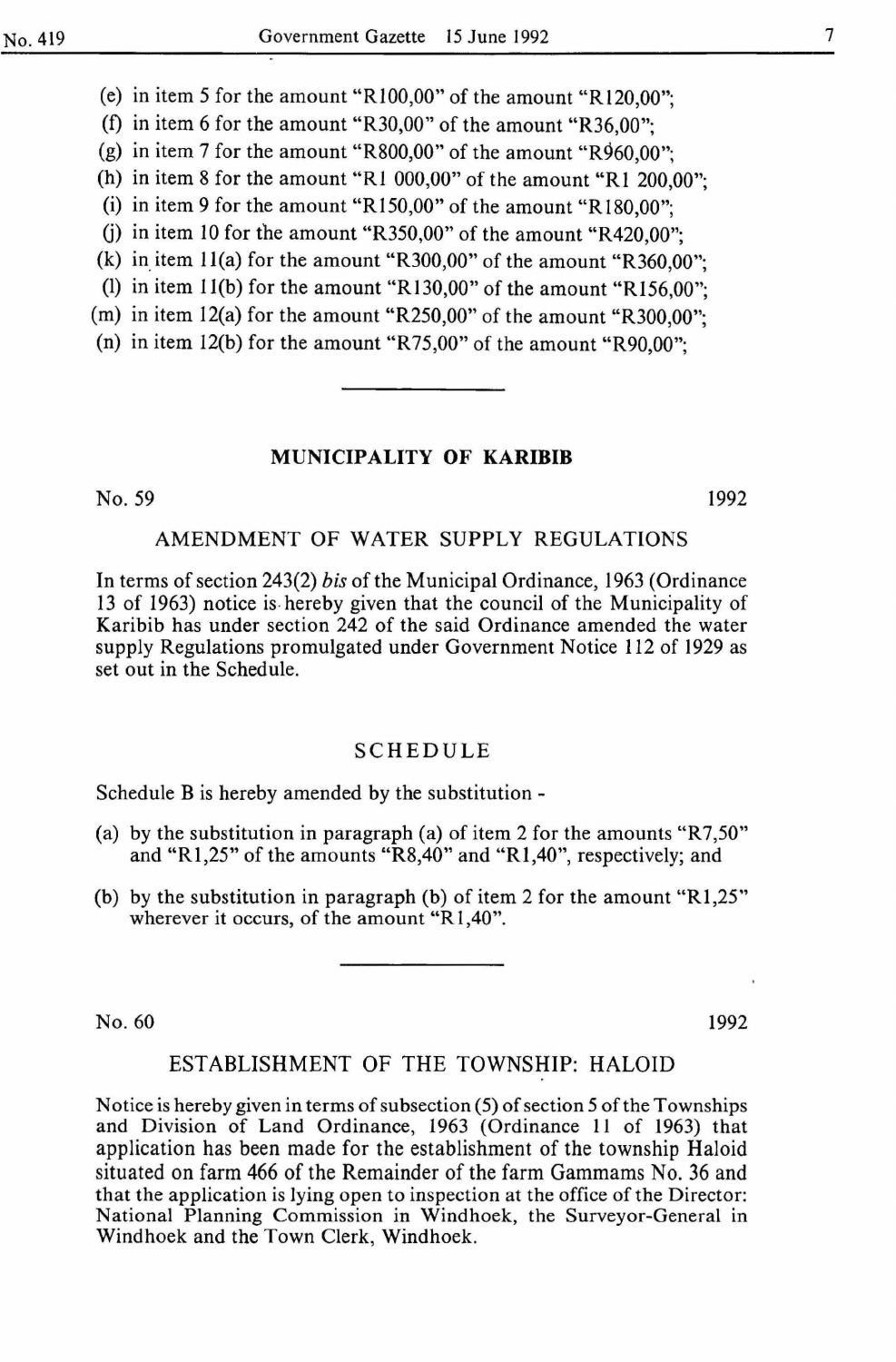(e) in item *5* for the amount "RIOO,OO" of the amount ''Rl20,00";

(f) in item 6 for the amount "R30,00" of the amount "R36,00";

(g) in item 7 for the amount "R800,00" of the amount "R960,00";

(h) in item 8 for the amount "R1 000,00" of the amount "R1 200,00";

(i) in item 9 for the amount "R150,00" of the amount "R180,00":

(j) in item 10 for the amount "R350,00" of the amount "R420,00";

(k) in item 11(a) for the amount "R300,00" of the amount "R360,00";

(1) in item  $11(b)$  for the amount "R130,00" of the amount "R156,00";

(m) in item  $12(a)$  for the amount "R250,00" of the amount "R300,00";

(n) in item l2(b) for the amount "R75,00" of the amount "R90,00";

#### MUNICIPALITY OF KARIBIB

No. 59

1992

#### AMENDMENT OF WATER SUPPLY REGULATIONS

In terms of section 243(2) *bis* of the Municipal Ordinance, 1963 (Ordinance 13 of 1963) notice is hereby given that the council of the Municipality of Karibib has under section 242 of the said Ordinance amended the water supply Regulations promulgated under Government Notice 112 of 1929 as set out in the Schedule.

#### SCHEDULE

Schedule B is hereby amended by the substitution -

- (a) by the substitution in paragraph (a) of item 2 for the amounts "R7,50" and "Rl,25" of the amounts "R8,40" and "Rl,40", respectively; and
- (b) by the substitution in paragraph (b) of item 2 for the amount " $R1,25$ " wherever it occurs, of the amount "R1,40".

No. 60 1992

 $\mathbf{I}$ 

 $\overline{ }$ 

j j j

j  $\mathbf{I}$ 

 $\overline{1}$  $\overline{ }$  $\overline{ }$ 

 $\mathbf{I}$  $\overline{ }$ 

j

j  $\overline{ }$  $\overline{ }$ 

 $\mathbf{I}$ 

#### ESTABLISHMENT OF THE TOWNSHIP: HALOID

Notice is hereby given in terms of subsection (5) of section 5 of the Townships and Division of Land Ordinance, 1963 (Ordinance II of 1963) that application has been made for the establishment of the township Haloid situated on farm 466 of the Remainder of the farm Gammams No. 36 and that the application is lying open to inspection at the office of the Director: National Planning Commission in Windhoek, the Surveyor-General in Windhoek and the Town Clerk, Windhoek.